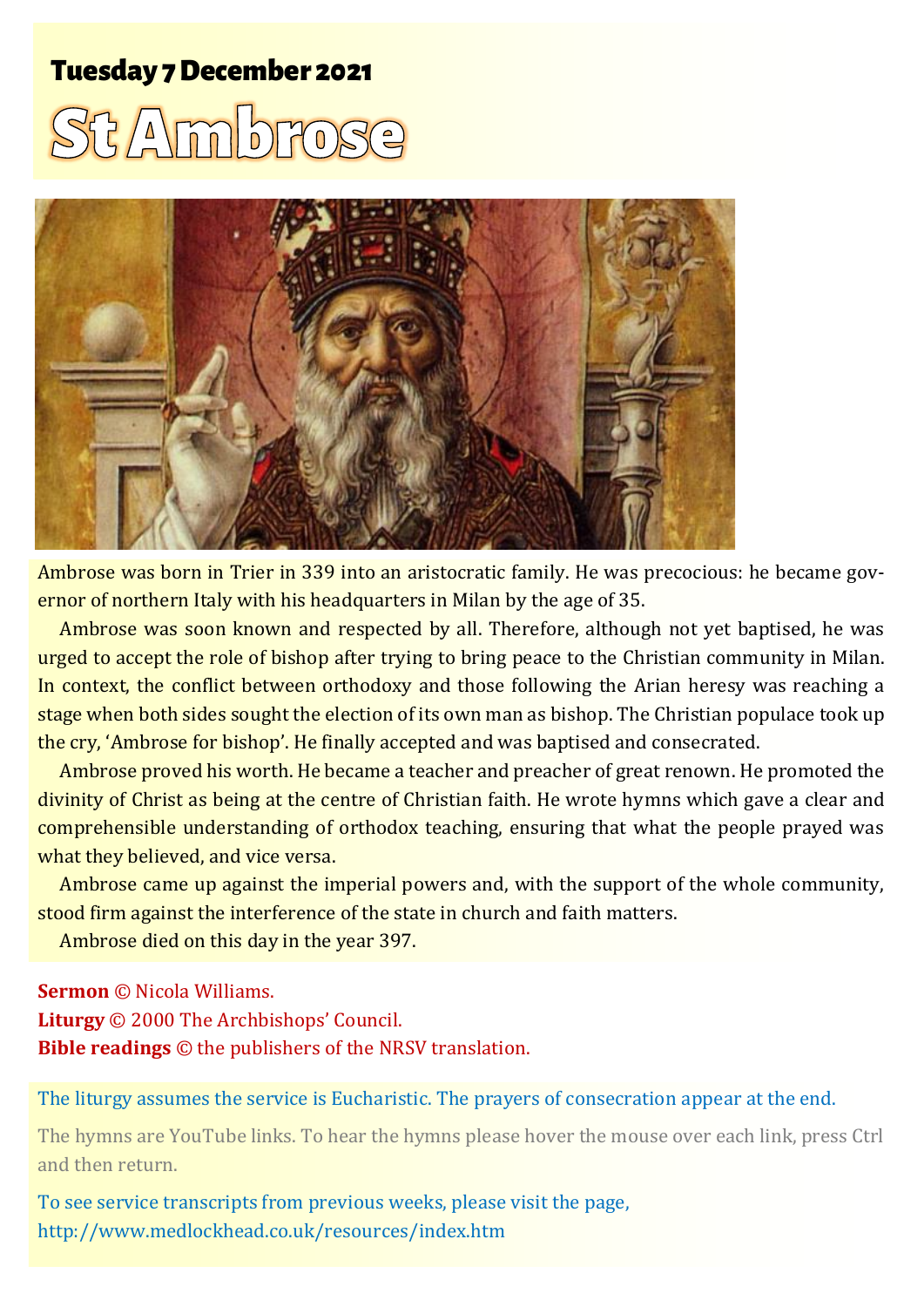## **Introduction and welcome**

HYMN 1 **[Christ is made the sure foundation](https://www.youtube.com/watch?v=5bC0tgG_blE)** (click on this link to hear the hymn)

## **The Welcome**

In the name of the Father, and of the Son, and of the Holy Spirit

All **Amen.**

The Lord be with you

All **And also with you.**

## **The Preparation**

All **Almighty God,**

**to whom all hearts are open, all desires known, and from whom no secrets are hidden: cleanse the thoughts of our hearts by the inspiration of your Holy Spirit, that we may perfectly love you, and worthily magnify your holy name; through Christ our Lord. Amen.**

Our Lord Jesus Christ said:

The first commandment is this: 'Hear, O Israel, the Lord our God is the only Lord. You shall love the Lord your God with all your heart, with all your soul, with all your mind, and with all your strength.'

And the second is this: 'Love your neighbour as yourself.' There is no other commandment greater than these. On these two commandments hang all the law and the prophets.

#### All **Amen. Lord, have mercy.**

Christ calls us to share the heavenly banquet of his love with all the saints in earth and heaven. Therefore, knowing our unworthiness and sin, let us confess our sins in penitence and faith, firmly resolved to keep God's commandments and to live in love and peace with all.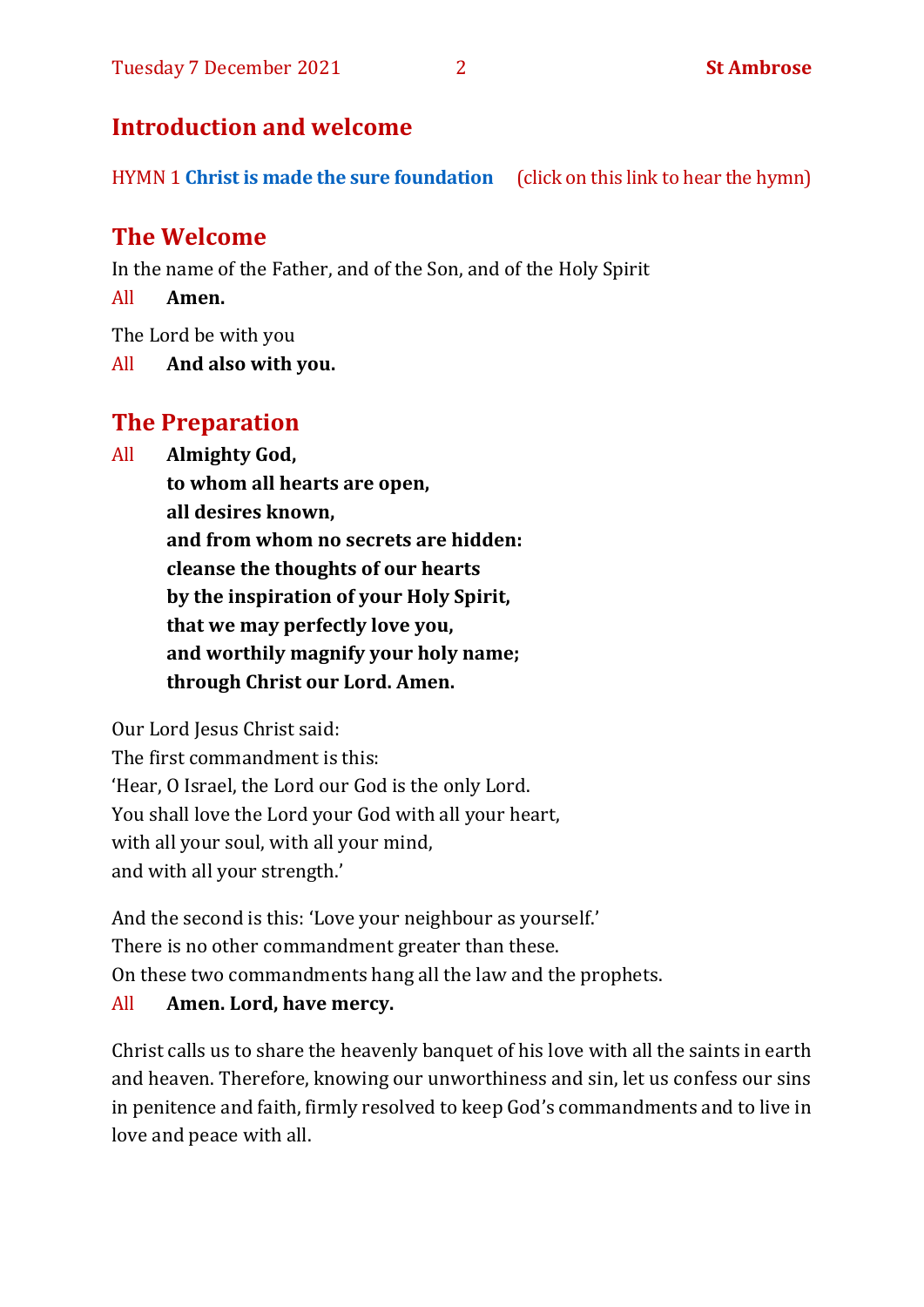All **Almighty God, our heavenly Father, we have sinned against you and against our neighbour in thought and word and deed, through negligence, through weakness, through our own deliberate fault. We are truly sorry and repent of all our sins. For the sake of your Son Jesus Christ, who died for us, forgive us all that is past and grant that we may serve you in newness of life to the glory of your name. Amen.**

Almighty God,

who forgives all who truly repent, have mercy upon you, pardon and deliver you from all your sins, confirm and strengthen you in all goodness, and keep you in life eternal; through Jesus Christ our Lord. All **Amen.**

## **The Gloria**

This Gloria is sung to the tune of 'Cwm Rhondda'. Click **[here](https://www.youtube.com/watch?v=l71MLQ22dIk)** for the tune.

All **Glory be to God in Heaven, Songs of joy and peace we bring, Thankful hearts and voices raising, To creation's Lord we sing. Lord we thank you, Lord we praise you, Glory be to God our King: Glory be to God our King. Lamb of God, who on our shoulders, Bore the load of this world's sin; Only Son of God the Father, You have brought us peace within. Lord, have mercy, Christ have mercy,**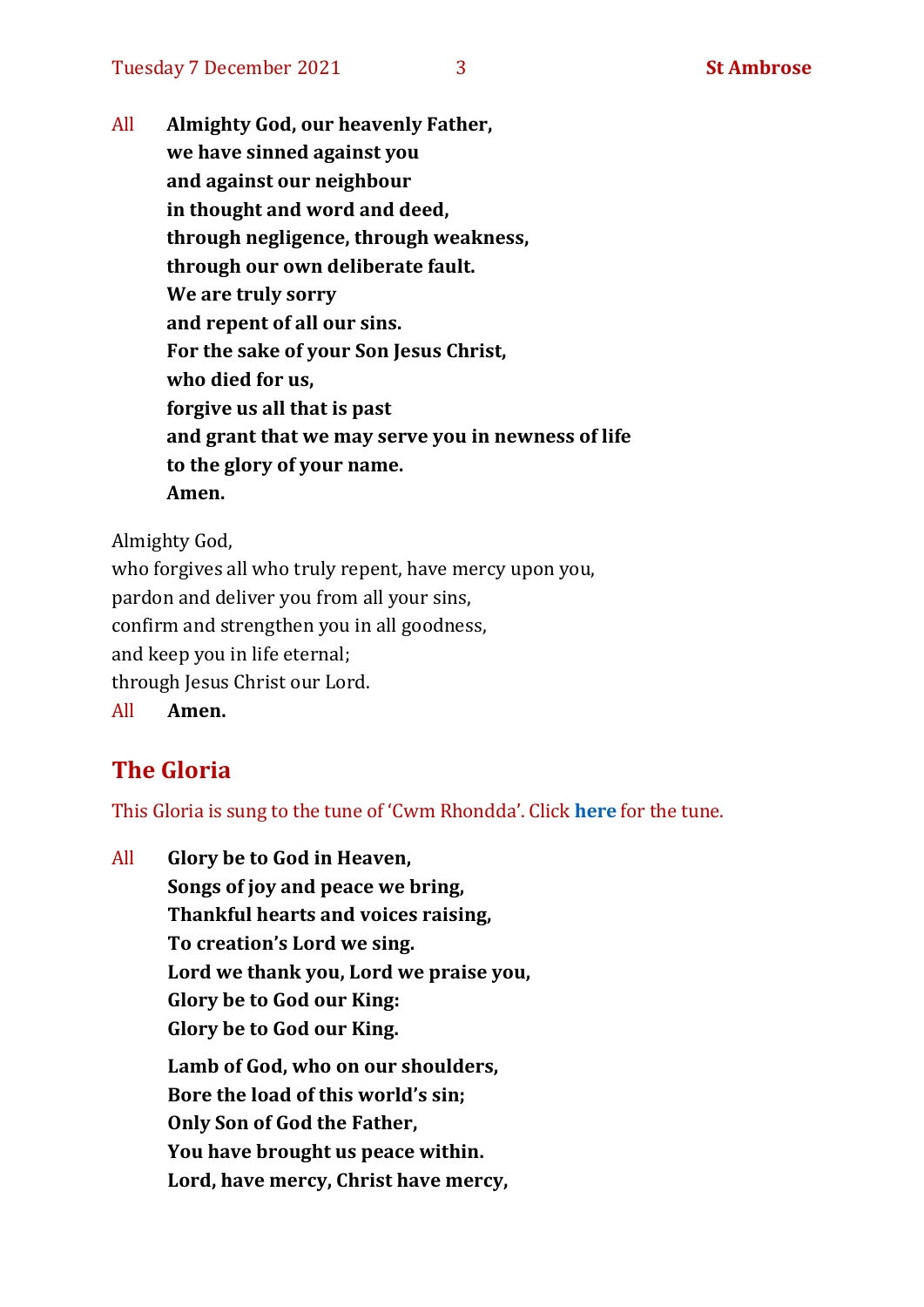**Now your glorious reign begin: Now your glorious reign begin.**

**You O Son of God are Holy, You we praise with one accord. None in heav'n or earth is like you, Only you are Christ the Lord. With the Father and the Spirit, Ever worshipped and adored: Ever worshipped and adored.**

## **The Collect for St Ambrose**

God of hosts, who called Ambrose from the governor's throne to be a bishop in your Church and an intrepid champion of your faithful people: mercifully grant that, as he did not fear to rebuke rulers, so we, with like courage, may contend for the faith we have received; through Jesus Christ your Son our Lord, who is alive and reigns with you, in the unity of the Holy Spirit, one God, now and for ever. All **Amen.**

## **First reading**

A reading from the book of the Prophet Isaiah

You are my servant, I have chosen you and not cast you off; do not fear, for I am with you, do not be afraid, for I am your God; I will strengthen you, I will help you, I will uphold you with my victorious right hand. Yes, all who are incensed against you shall be ashamed and disgraced; those who strive against you shall be as nothing and shall perish. You shall seek those who contend with you, but you shall not find them; those who war against you shall be as nothing at all. For I, the Lord your God, hold your right hand; it is I who say to you, 'Do not fear, I will help you.' *Isaiah 41:9b–13*

This is the Word of the Lord

All **Thanks be to God.**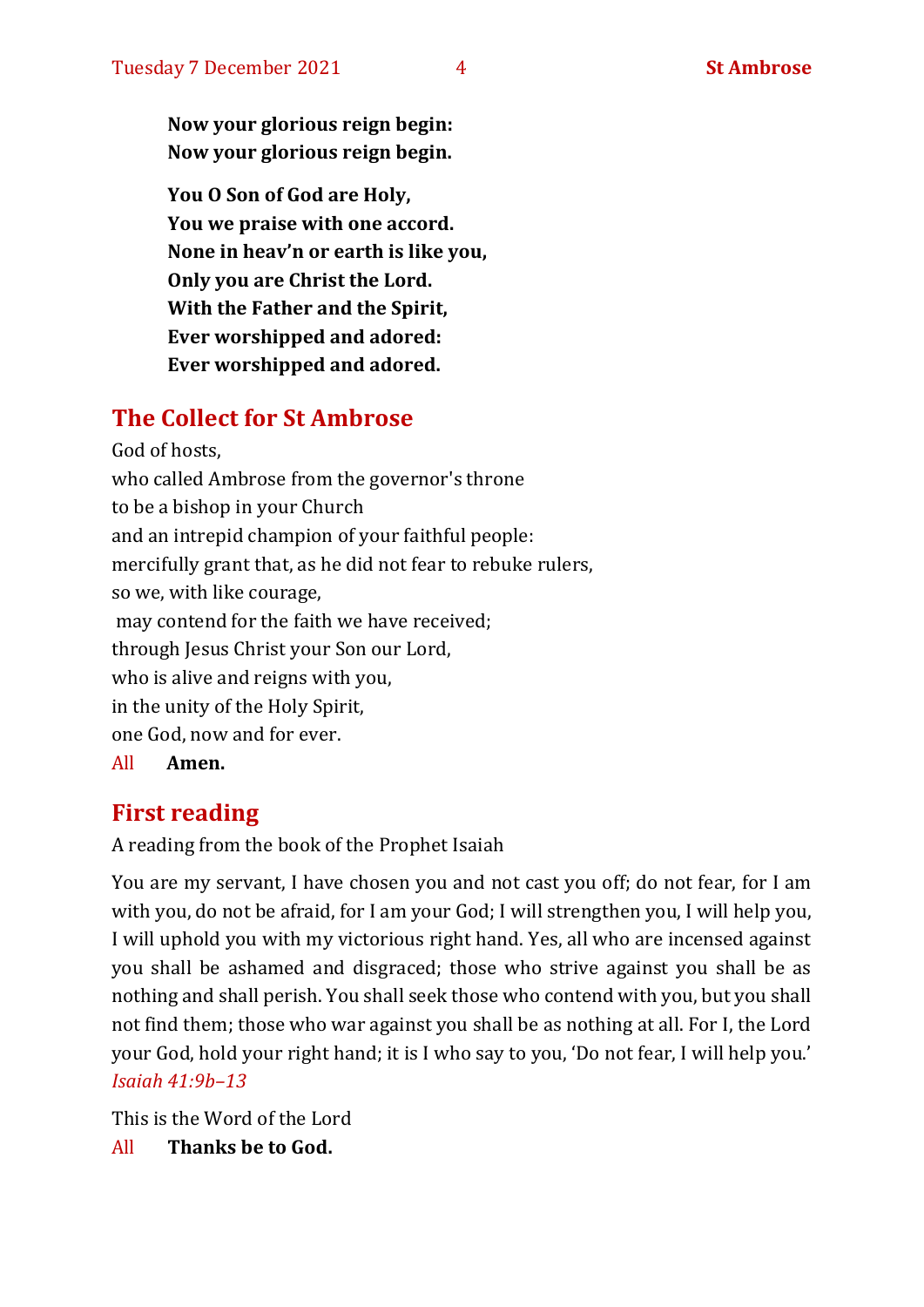## **Second reading**

A reading from St Paul's Second Letter of Paul to the Corinthians

From now on, we regard no one from a human point of view; even though we once knew Christ from a human point of view, we know him no longer in that way. So if anyone is in Christ, there is a new creation: everything old has passed away; see, everything has become new! All this is from God, who reconciled us to himself through Christ, and has given us the ministry of reconciliation; that is, in Christ God was reconciling the world to himself, not counting their trespasses against them, and entrusting the message of reconciliation to us. So we are ambassadors for Christ, since God is making his appeal through us; we entreat you on behalf of Christ, be reconciled to God. For our sake he made him to be sin who knew no sin, so that in him we might become the righteousness of God. *2 Corinthians 5:16–21*

This is the Word of the Lord

All **Thanks be to God.**

HYMN 2 **[Adoramus](https://www.youtube.com/watch?v=CxMoxNVMIXE)** ('I love you') (please click on this link to hear the hymn)

## **Gospel reading**

Hear the Gospel of our Lord Jesus Christ according to Luke

#### All **Glory to you O Lord.**

A dispute also arose among the disciples as to which one of them was to be regarded as the greatest. But Jesus said to them, 'The kings of the Gentiles lord it over them; and those in authority over them are called benefactors. But not so with you; rather the greatest among you must become like the youngest, and the leader like one who serves. For who is greater, the one who is at the table or the one who serves? Is it not the one at the table? But I am among you as one who serves.

'You are those who have stood by me in my trials; and I confer on you, just as my Father has conferred on me, a kingdom, so that you may eat and drink at my table in my kingdom, and you will sit on thrones judging the twelve tribes of Israel.' *Luke 22:24–30*

This is the Gospel of the Lord

#### All **Praise to you O Christ.**

## **Sermon**

When I began my research on Ambrose of Milan, I found pages and pages of information about his role in the clashes that occurred throughout his lifetime: between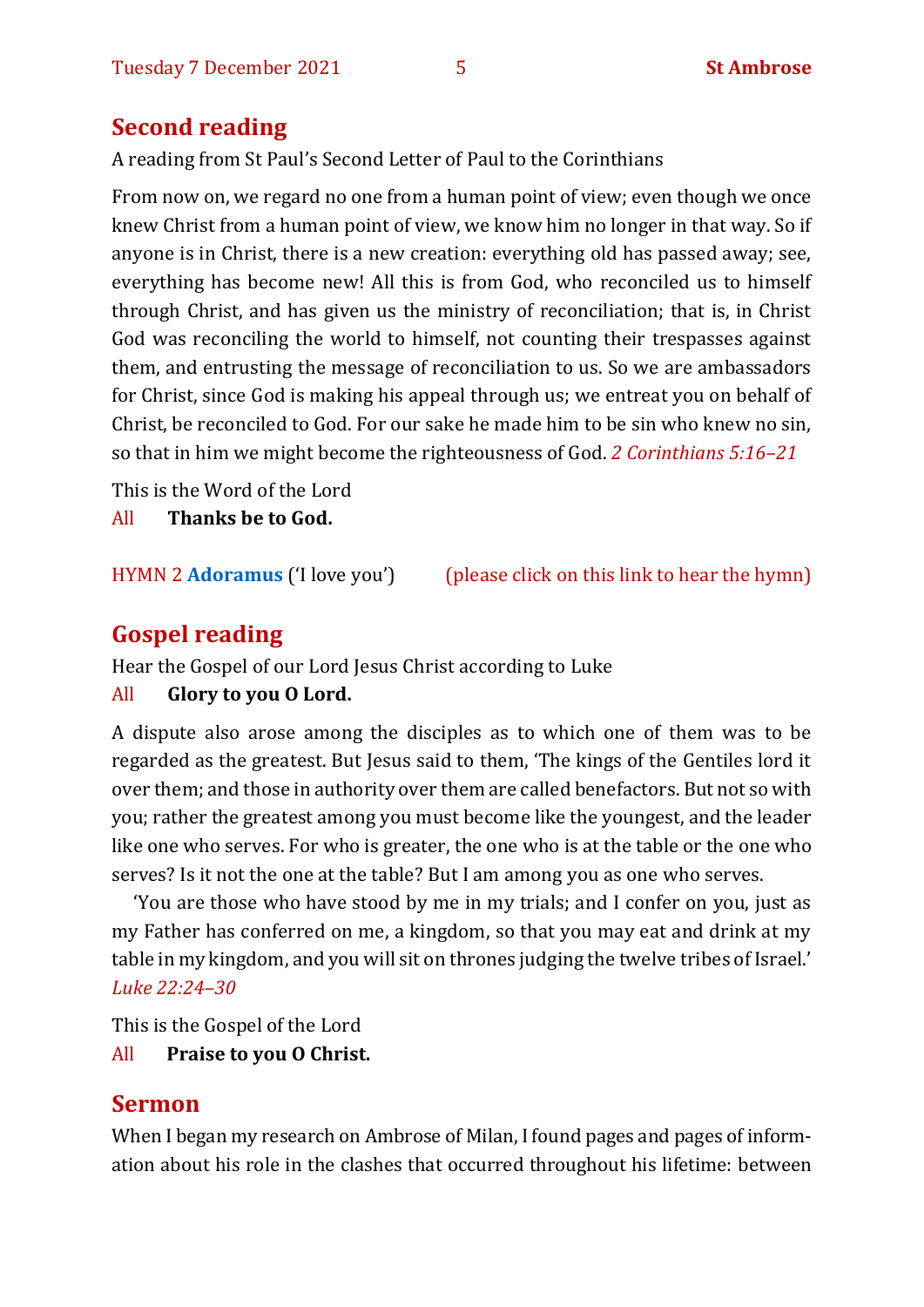different versions of Christianity, between different Christian practices, between Pagans and Arians, and between Orthodoxy and so many other brands of faith. But it didn't stop there: Ambrose lived through clashes between church and state, between local customs and different areas and between political parties, and just about anyone who held a belief or had an opinion aired them. Many big ideas and personalities were emerging.

Ambrose was just one voice among a thousand voices, but he was popular and, despite his own hesitancy, found himself Bishop of Milan in the year 374 at the age of 34 years old. How comforting then must the words of Isaiah in today's reading have been …

*You are my servant, I have chosen you and not cast you off; do not fear, for I am with you, do not be afraid, for I am your God; I will strengthen you, I will help you, I will uphold you with my victorious right hand.*

Ambrose faced many challenges stoically and he worked determinedly to try to encourage the Church to grow in independence, in structure and by focusing upon worship for the ages to come. Ambrose could be said to have built the foundations of the Church we know and love now.

There is so much that we *do* know about Ambrose and his life but much of it lies in the details of his leadership and political standpoint. Understanding all of this, and the society in which he lived, is important but, amid all of the information out there, there was little about the man himself. We know where he went, who he came up against and what he did but who was Ambrose the man? And what did he do that would interest me?

It seems that Ambrose is a man of whom many legends abound. However, it is written that he was a genuinely spiritual man who spoke about his faith and defended his faith to all, no matter their place within society. Being born an aristocrat it was perhaps unusual that, as soon as he became Bishop of Milan, he began an ascetic life: giving to the poor; selling all of his land to do so, serving those in need and speaking to encourage all in the faith. He was untrained in theology having studied the law and he was never baptised! He did however baptise St Augustine of Hippo whom he inspired! He must have had some influence and charisma to have inspired this great Christian figure.

Ambrose was the first recorded man of high office and social standing to take on the role of Bishop in the West and he was equally at home preaching to the poor as he was advising Emperors.

He must have been a man with immense talent—we would say that he had great 'people skills'—and these were put to good use; we can be sure that he was a man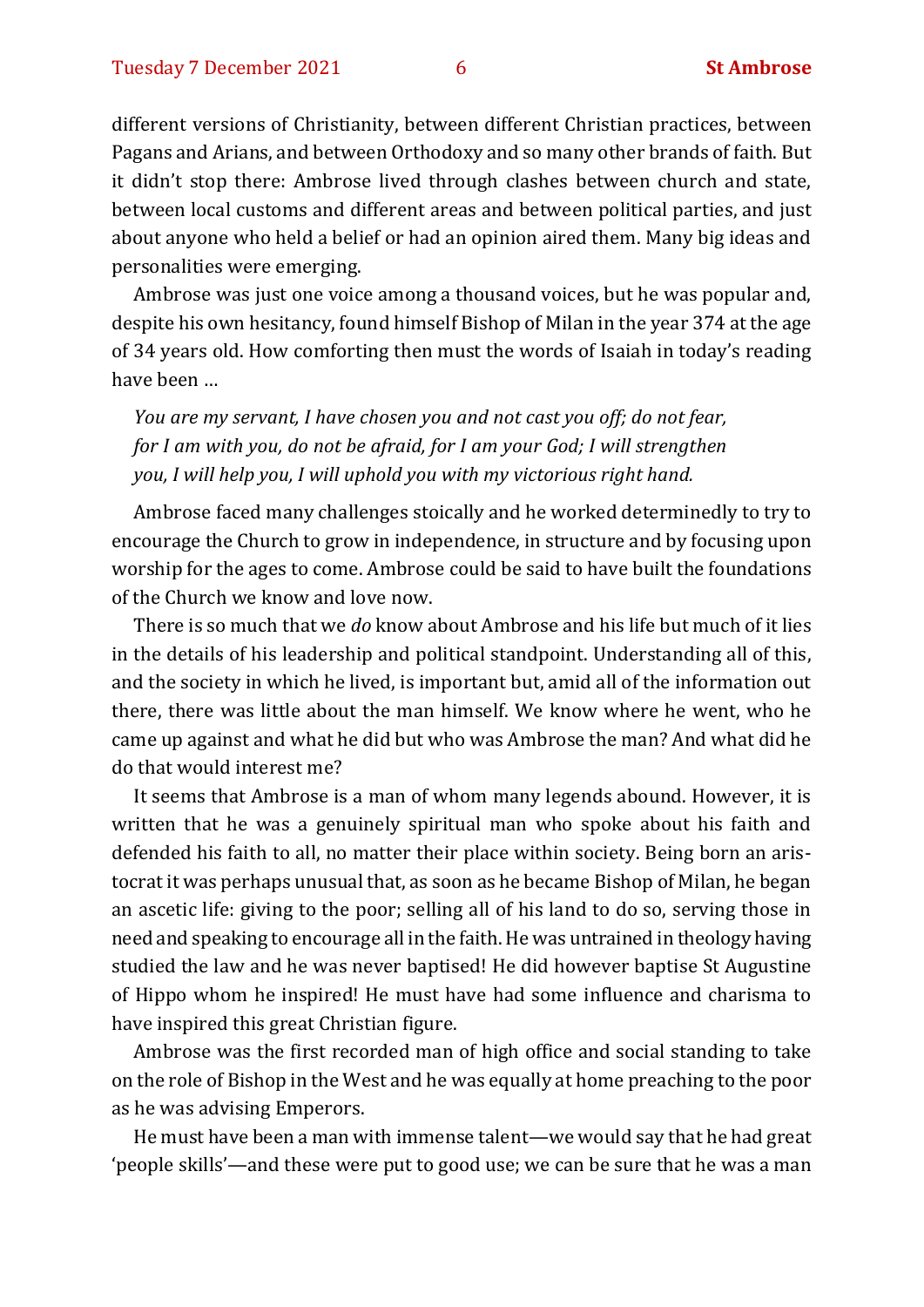of great diplomatic influence. Ambrose is credited with being the first Doctor of the Church. His faith was influenced by Arianism but was also fundamentally Nicene and his doctrine formed the backbone of Western Christianity.

Unusually for the time, Ambrose was keen to ensure that the Church rise above the politics of Rome—that it would stand for far more and that the tarnish of political corruption and power would be removed. He influenced his clergy to travel and to adapt their habits to suit the place they were visiting—this was a radical change as the norm would require clergy to follow the rites and regulations of their own habit wherever they worshipped and lived. He is credited as proposing a new way of living which we have reduced to 'When in Rome, do as the Romans do.' Ambrose was seemingly a diplomat born and bred!

So then in Ambrose we have a man born into the elite of Roman society, scholarly, charismatic, and passionate about his faith; a man who knew the finer things of life and who seemingly fell into the role of Bishop but then, when the inevitable caught up with him, Ambrose more than rose to the challenge. He gave away so much of his accumulated wealth and in doing so, gave away political privilege, only to win much of it back when people realised that he was serving the needy.

Some claim that Ambrose was actually the first socialist—living though he was in the fourth century! In today's Gospel Luke is talking to us about social standing. He points to the radical question posed by Jesus …

For who is greater, the one who is at the table or the one who serves?

Unusually, this question is pre-empted by the actual answer …

… rather the greatest among you must become like the youngest, and the leader like one who serves.

Ambrose took this on board and lived his Bishopric striving to serve, educate, influence and guide the Western Church forward and away from the corruption of greed, power and politics.

Jesus calls each and every one of us to serve, rather than to be served. We are called to share what we have, not just our money but our everything: our food and water, our shelter, our faith, our compassion, our knowledge and understanding of God and of Jesus Christ as Lord. We must share celebration and grief just as we must share this planet and its resources. In fact, we all share the same air, the same earth, and the same water: nothing is mine or yours but ours. The recent COP Summit highlighted this fact with stark warning!

But this is what Ambrose represents. In becoming Bishop of Milan, he used every skill he had, and leaned on God to guide him in his mission to separate church from state and to make the world around him more equal. He did what he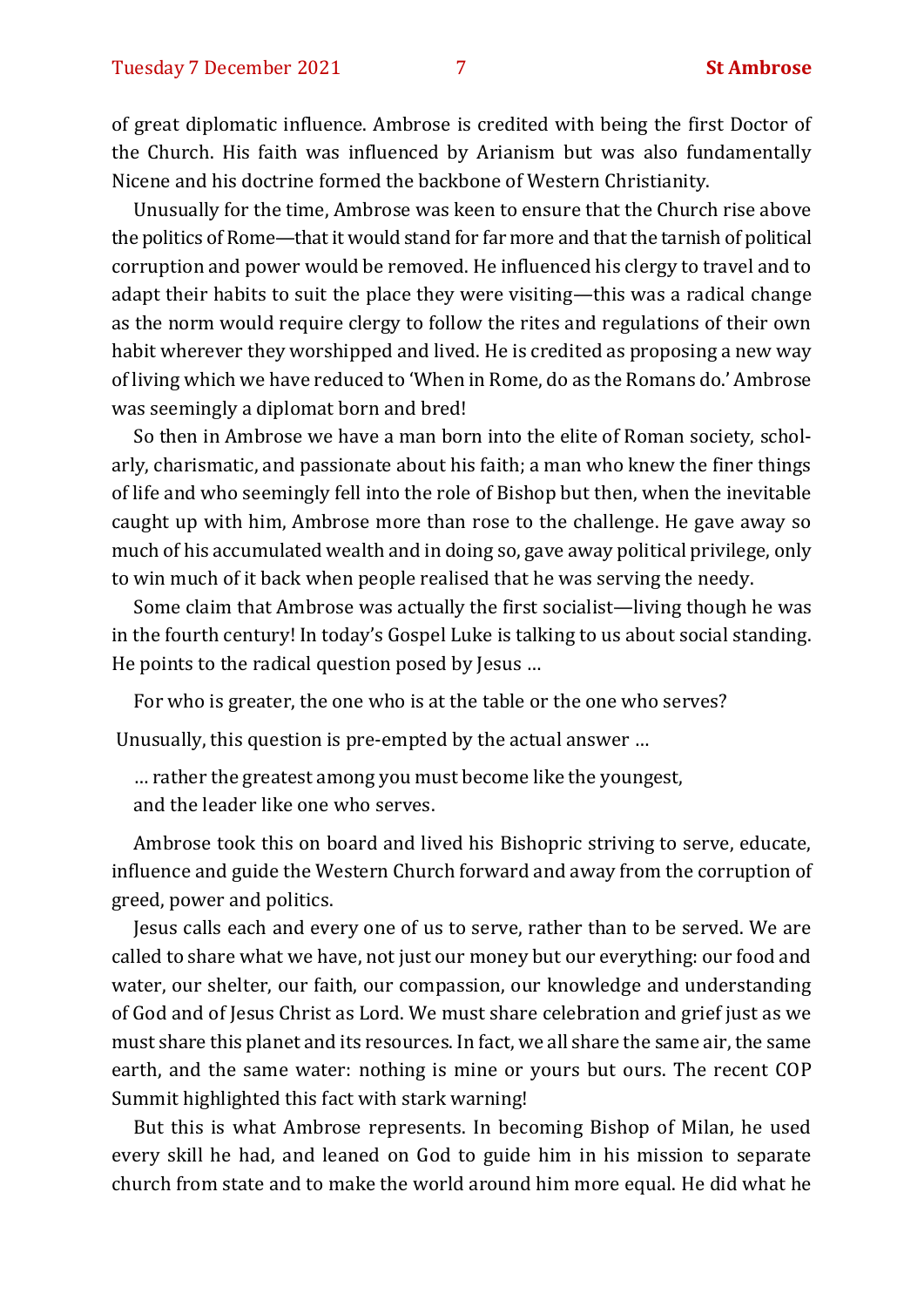could to ease suffering and to ease the Church in the West to a better understanding of what it should be.

Today's Collect offers these words in prayer …

… mercifully grant that, as [Ambrose] did not fear to rebuke rulers, so we, with like courage, may contend for the faith we have received.

Ambrose challenges us to contend for the faith we have received. In our modern world this can mean many things: we might face keeping churches open in spite of dwindling congregations, we might face cynicism and even anger in people who do not agree that Church has a role to play in today's society, or we might just have to think about how 'openly Christian' we live our lives—do our work colleagues know about our faith or is it something we keep hidden or keep quiet about ?

Ambrose also challenges us to live our lives in a way that supports others. Would I, if faced with the choice, give up my inherited wealth? Would I give up my home and my job and share what I have with others? Do I actually put in the effort to try to make the world a more equal place to live? When/if I vote, do I think carefully about how I can impact others, or do I simply put a cross in a box? Am I willing to challenge those in power when I see them commit injustice? Ambrose did all of this and more. He might not always have had his way, but he used what he had to try to make a difference. He put in place the foundations of our church, taking on powerful enemies and making influential allies. Ambrose was a complicated personality living in a complicated society, but he was absolutely what St Paul calls in today's reading from 2 Corinthians an *'Ambassador for Christ' …*

So we are ambassadors for Christ, since God is making his appeal through us; we entreat you on behalf of Christ, be reconciled to God

So, would I like the man Ambrose, Bishop of Milan, if I were to meet him face to face? Would I be interested in who he was as much as what he did? I think I would, I hope that I would, because as interesting as he is, Ambrose is a character who challenges us to live to serve and that is not always an easy thing to do. History teaches us many things about how to live a good life. Other people have made the mistakes so that we can learn, but what history does not teach us is what it *truly feels like* to serve, to humble ourselves before others and to put their needs first. Christ calls us, above all else, to love and to serve. Ambrose did it and so must we, but we too have the words of Isiah to comfort us …

You are my servant, I have chosen you and not cast you off; do not fear, for I am with you, do not be afraid, for I am your God.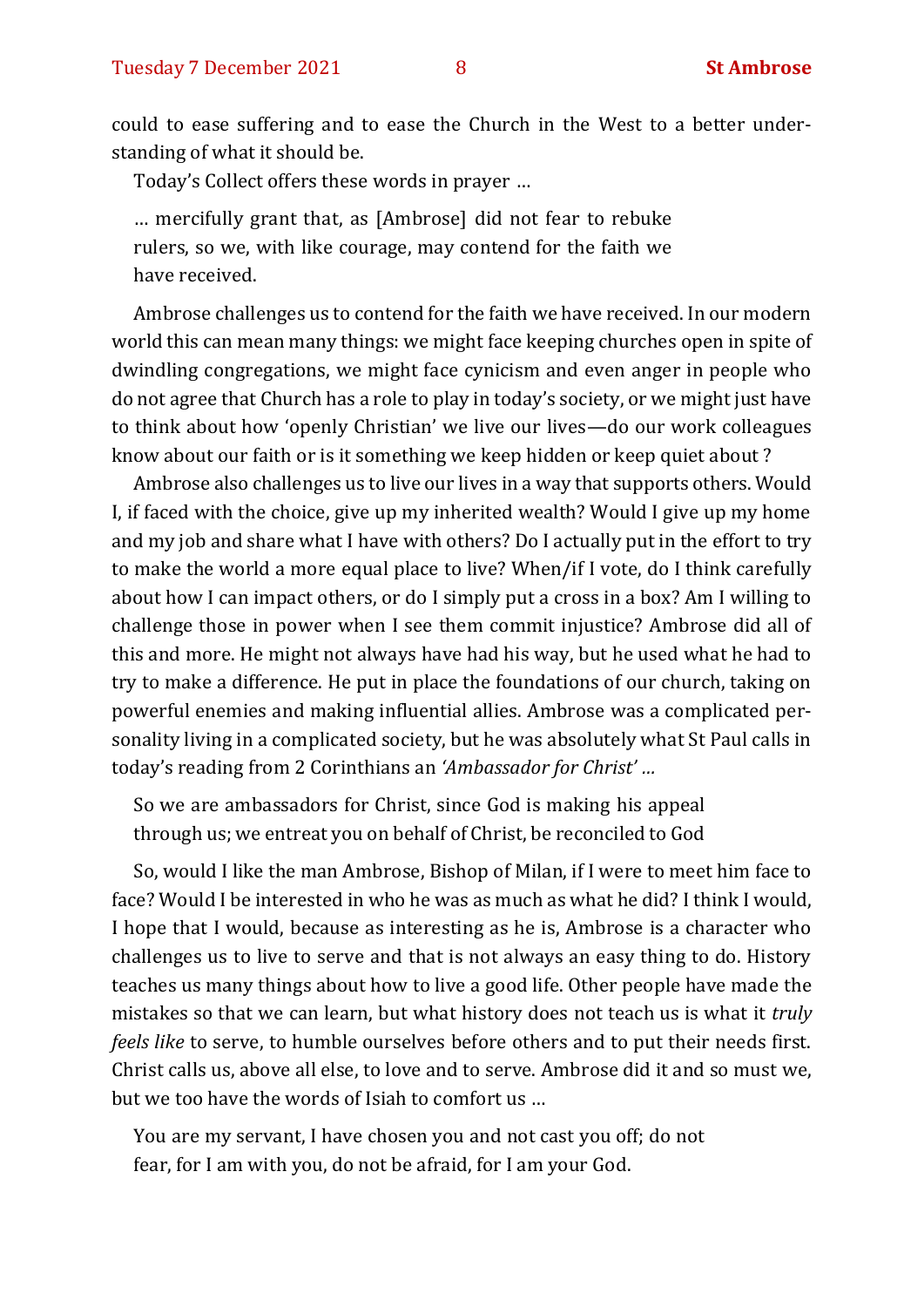I hope that when people look back on my life, they think that I was also an interesting person. I know that I will never achieve anything as great as Ambrose did but, with the words of Isiah ringing in my ears, I just hope that I am brave enough to try!

## **The Creed**

Do you believe and trust in God the Father, the source of all being and life, the one for whom we exist?

#### All **We believe and trust in him.**

Do you believe and trust in God the Son, who took our human nature, died for us and rose again?

#### All **We believe and trust in him.**

Do you believe and trust in God the Holy Spirit, who gives life to the people of God and makes Christ known in the world?

#### All **We believe and trust in him.**

This is the faith of the Church.

All **This is our faith. We believe and trust in one God, Father, Son and Holy Spirit. Amen.**

## **Prayers of intercession**

Lord Jesus Christ, I approach your banquet table in fear and trembling, for I am a sinner, and dare not rely on my own worth, but only on your goodness and mercy. I am defiled by many sins in body and soul, and by my unguarded thoughts and words. Gracious God of majesty and awe, I seek your protection, I look for your healing. Poor troubled sinner that I am,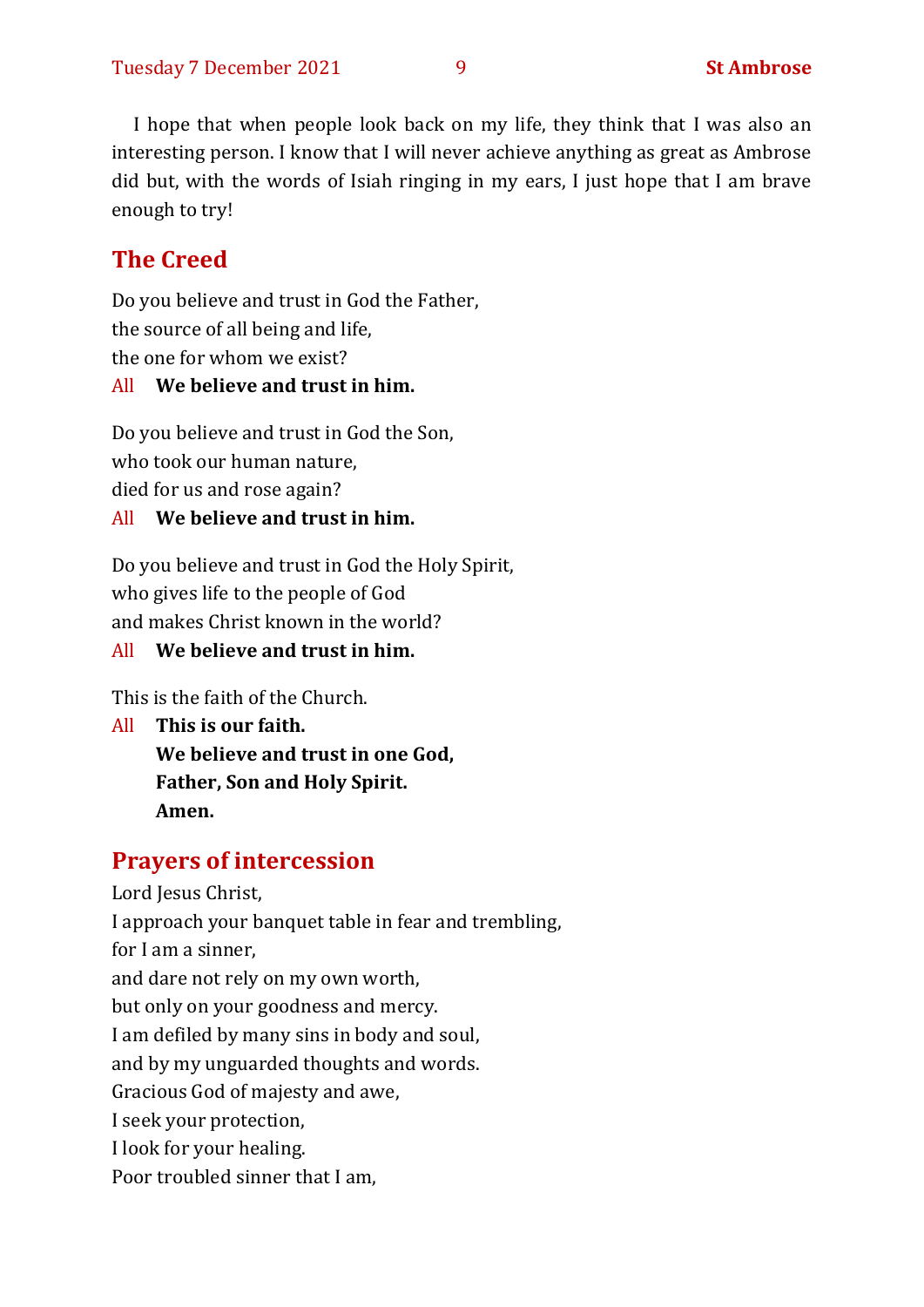I cannot bear your judgment,

but I trust in your salvation.

Lord, I show my wounds to you and uncover my shame before you.

I know my sins are many and great,

and they fill me with fear,

but I hope in your mercies,

for they cannot be numbered.

Lord Jesus Christ, eternal king, God and man,

crucified for mankind,

look upon me with mercy and hear my prayer,

for I trust in you.

Have mercy on me,

full of sorrow and sin,

for the depth of your compassion never ends.

Praise to you, saving sacrifice,

offered on the wood of the cross for me and for all mankind.

Praise to the noble and precious blood,

flowing from the wounds of the my crucified Lord Jesus Christ and washing away the sins of the whole world.

Remember, Lord your creature,

whom you have redeemed with your blood;

I repent my sins,

and I long to put right what I have done. Merciful Father, take away all my offenses and sins;

purify me in body and soul,

and make me worthy to taste the holy of holies.

May your body and blood,

which I intend to receive, although I am unworthy,

be for me the remission of my sins,

the washing away of my guilt,

the end of my evil thoughts,

and the rebirth of my better instincts.

May it incite me to do the works pleasing to you and profitable to my health in body and soul,

and be a firm defence against the wiles of my enemies. Amen. *St Ambrose*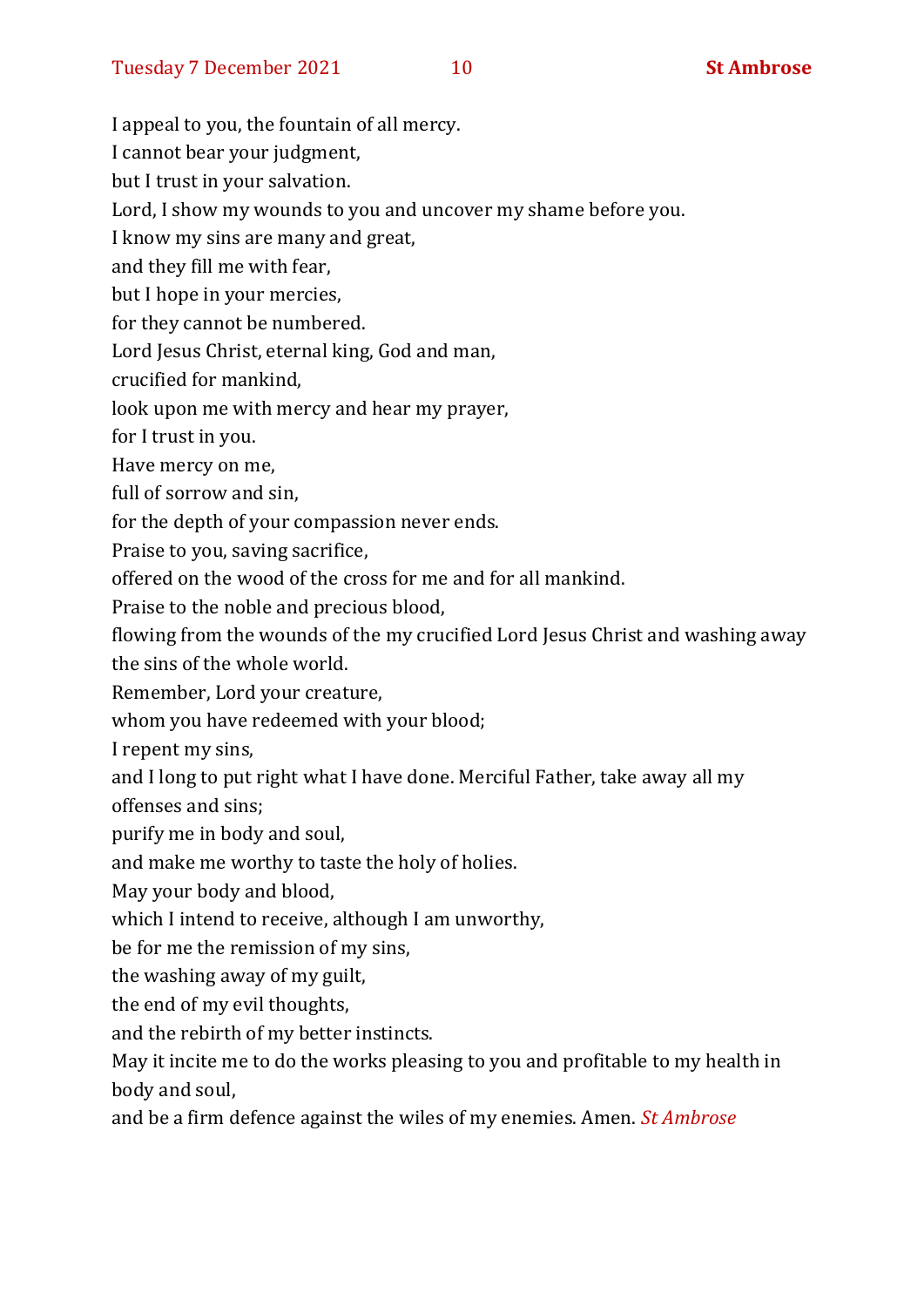Merciful Father,

All **accept these prayers for the sake of your Son, our Saviour Jesus Christ. Amen.**

## **The peace**

Unto us a child is born, unto us a son is given, and his name shall be called the Prince of Peace.

The peace of the Lord be always with you,

All **And also with you.**

HYMN 3 **[Like a shepherd](https://www.youtube.com/watch?v=jLaVLAWaD1Q)** (please click on this link to hear the hymn)

The liturgy of the Communion Service appears below

# The Dismissal

May Christ who makes saints of sinners, who has transformed those we remember today, raise and strengthen you that you may transform the world; and the blessing of God the Almighty: Father, Son, and Holy Spirit, be with you now and remain with you always. All **Amen.**

HYMN 4 **[Come down O love divine](https://www.youtube.com/watch?v=0S5pYyxwZVc)** (please click on this link to hear the hymn)

Go in peace to love and serve the Lord.

All **In the name of Christ. Amen.**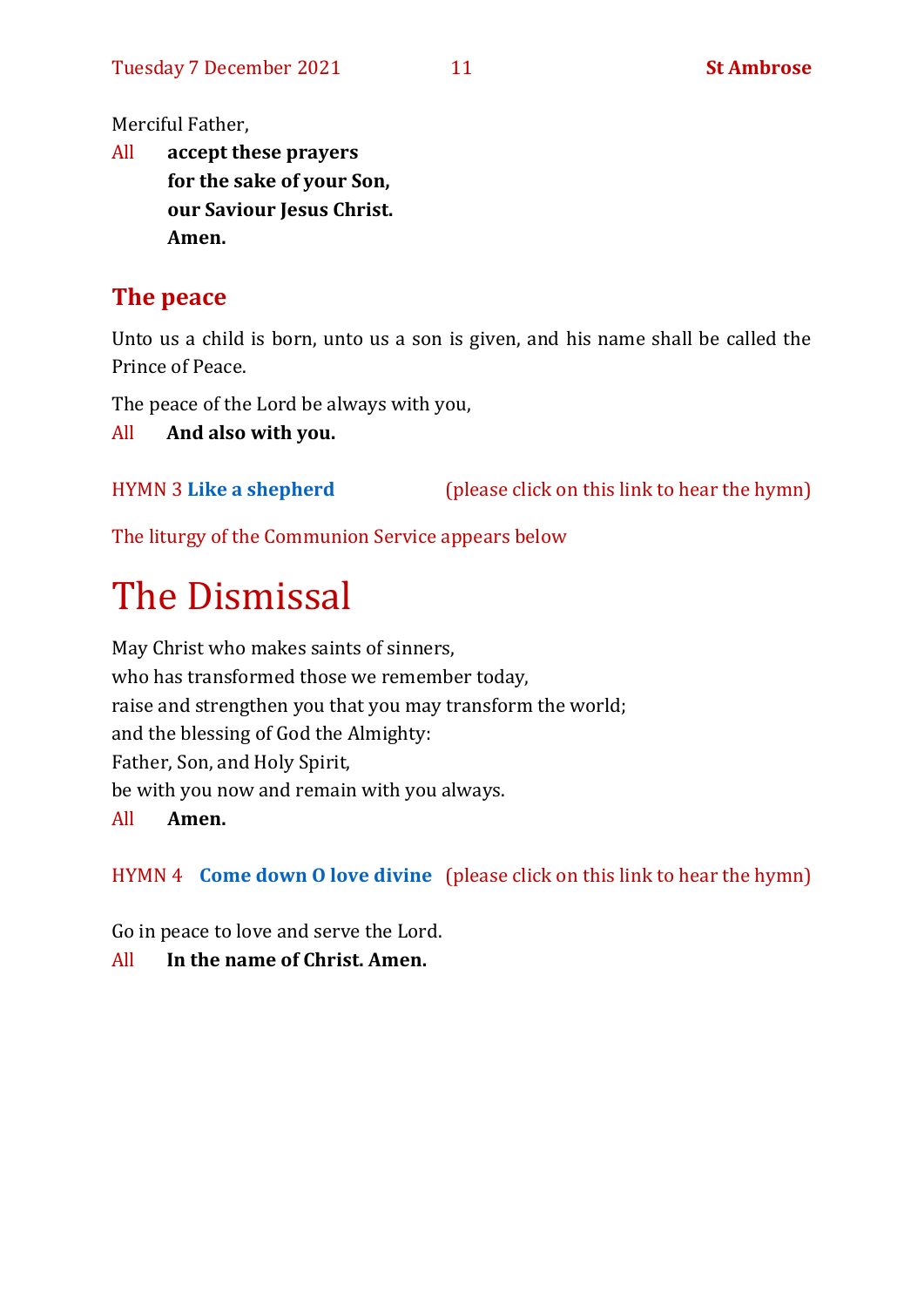# The Liturgy of the Sacrament

## Eucharistic Prayer (prayer E)

The Lord be with you

### All **and also with you.**

Lift up your hearts.

#### All **We lift them to the Lord.**

Let us give thanks to the Lord our God.

#### All **It is right to give thanks and praise.**

It is indeed right, our duty and our joy, always and everywhere to give you thanks, holy Father, almighty and eternal God, through Jesus Christ our Lord. And now we give thanks, most gracious God, surrounded by a great cloud of witnesses and glorified in the assembly of your saints. The glorious company of apostles praise you. The noble fellowship of prophets praise you. The white-robed army of martyrs praise you. We, your holy Church, acclaim you. In communion with angels and archangels, and with all who served you on earth and worship you now in heaven, we raise our voice to proclaim your glory, for ever praising you and saying:

All **Holy, holy, holy Lord, God of power and might, heaven and earth are full of your glory. Hosanna in the highest. Blessed is he who comes in the name of the Lord. Hosanna in the highest.**

We praise and bless you, loving Father, through Jesus Christ, our Lord; and as we obey his command, send your Holy Spirit, that broken bread and wine outpoured may be for us the body and blood of your dear Son.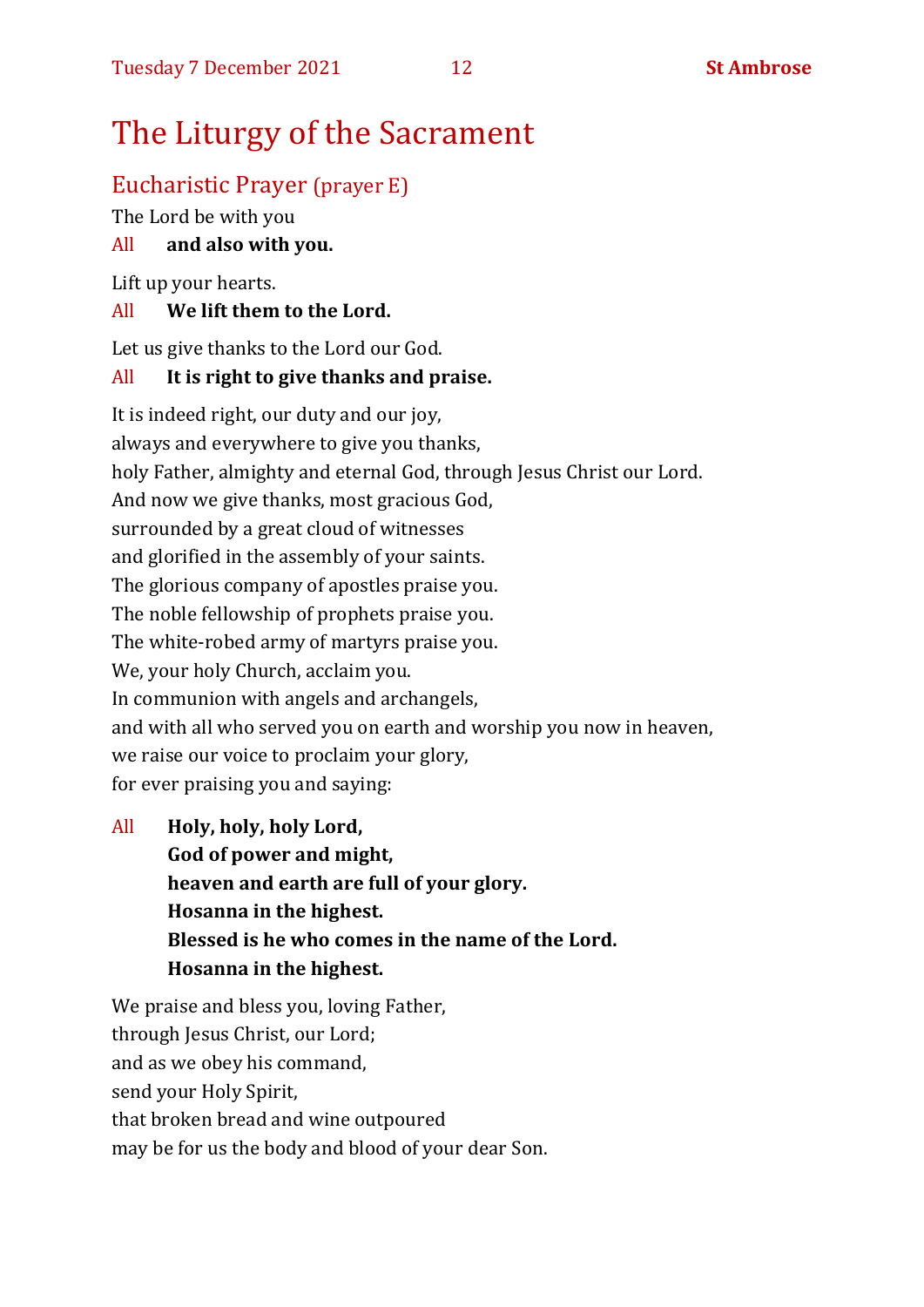On the night before he died he had supper with his friends and, taking bread, he praised you. He broke the bread, gave it to them and said: Take, eat; this is my body which is given for you; do this in remembrance of me.

When supper was ended he took the cup of wine. Again he praised you, gave it to them and said: Drink this, all of you; this is my blood of the new covenant, which is shed for you and for many for the forgiveness of sins. Do this, as often as you drink it, in remembrance of me.

So, Father, we remember all that Jesus did, in him we plead with confidence his sacrifice made once for all upon the cross.

Bringing before you the bread of life and cup of salvation, we proclaim his death and resurrection until he comes in glory.

Great is the mystery of faith:

All **Christ has died. Christ is risen. Christ will come again.**

Lord of all life, help us to work together for that day when your kingdom comes and justice and mercy will be seen in all the earth.

Look with favour on your people, gather us in your loving arms and bring us with Ambrose and all the saints to feast at your table in heaven.

Through Christ, and with Christ, and in Christ, in the unity of the Holy Spirit, all honour and glory are yours, O loving Father, for ever and ever.

All **Amen.**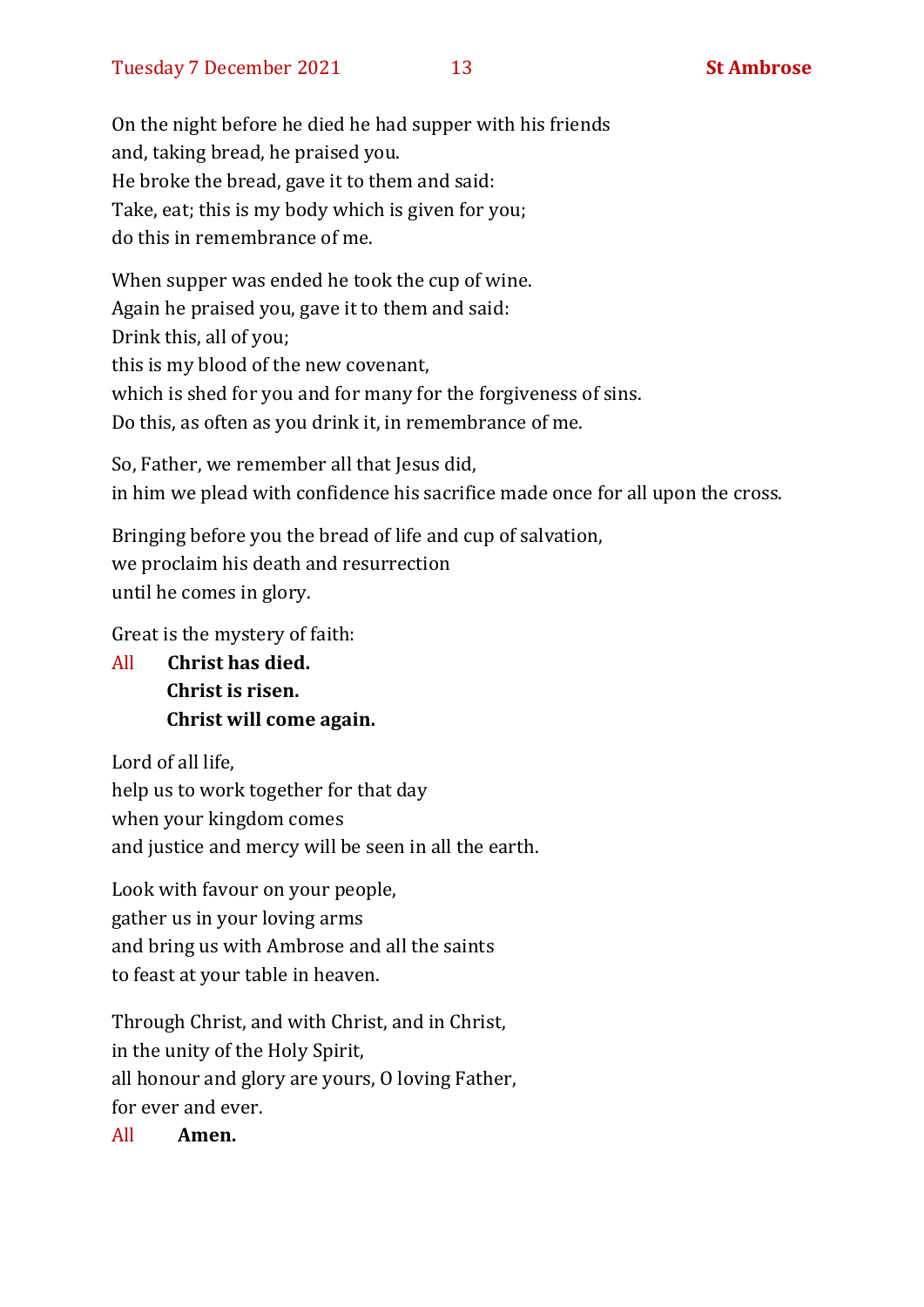### The Lord's Prayer

As our Saviour taught us, so we pray

All **Our Father in heaven, hallowed be your name, your kingdom come, your will be done, on earth as in heaven. Give us today our daily bread. Forgive us our sins as we forgive those who sin against us. Lead us not into temptation but deliver us from evil. For the kingdom, the power,** 

**and the glory are yours now and for ever. Amen.**

#### Breaking of the Bread

We break this bread to share in the body of Christ.

- All **Though we are many, we are one body, because we all share in one bread.**
- All **Lamb of God,**

**you take away the sin of the world, have mercy on us.**

**Lamb of God, you take away the sin of the world, have mercy on us.**

**Lamb of God, you take away the sin of the world, grant us peace.**

Draw near with faith. Receive the body of our Lord Jesus Christ which he gave for you, and his blood which he shed for you. Eat and drink in remembrance that he died for you, and feed on him in your hearts by faith with thanksgiving.